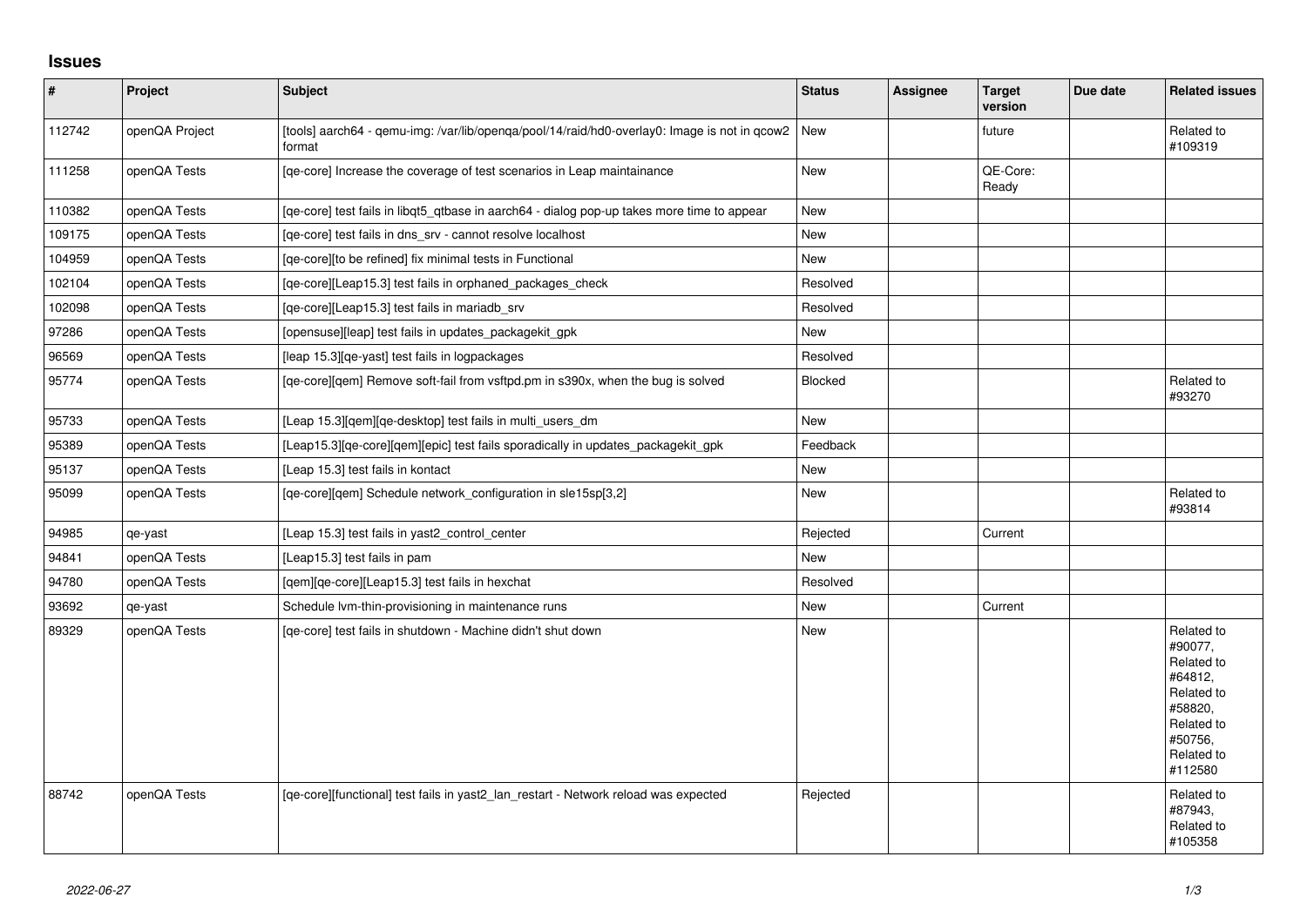| $\pmb{\#}$ | Project               | <b>Subject</b>                                                                                                                   | <b>Status</b> | Assignee  | <b>Target</b><br>version | Due date | <b>Related issues</b>                                                  |
|------------|-----------------------|----------------------------------------------------------------------------------------------------------------------------------|---------------|-----------|--------------------------|----------|------------------------------------------------------------------------|
| 108076     | openQA Tests          | [qe-core][15-sp4] test fails in libqt5_qtbase - Development tools module is not enabled                                          | Resolved      | akumar    | QE-Core:<br>Ready        |          |                                                                        |
| 107233     | openQA Tests          | [leap 15.3][ge-core] test fails in ooffice                                                                                       | Resolved      | apappas   |                          |          |                                                                        |
| 88139      | openQA Tests          | [ge-core][functional] schedule ovs-server and ovs-client in the functional space                                                 | Resolved      | dheidler  |                          |          |                                                                        |
| 68788      | openQA Tests          | [ge-core][gem][maint][firefox]test fails in firefox                                                                              | Resolved      | dzedro    | QE-Core:<br>Ready        |          |                                                                        |
| 95530      | openQA Tests          | [Leap15.3][qem][opensuse][kde] test fails sporadically in dolphin                                                                | Resolved      | favogt    |                          |          |                                                                        |
| 97187      | openQA Tests          | [Leap 15.3][ge-core] test fails in sshd                                                                                          | Resolved      | geor      | QE-Core:<br>Ready        |          |                                                                        |
| 98307      | openQA Infrastructure | Many jobs in o3 fail with timeout_exceeded on openqaworker1 auto_review:"timeout: setup<br>exceeded MAX_SETUP_TIME":retry size:M | Resolved      | mkittler  | Ready                    |          | Related to<br>#96557,<br>Related to<br>#81828,<br>Related to<br>#97658 |
| 112997     | openQA Tests          | [ge-core] test fails in groupwise - groupwise core dumps                                                                         | Resolved      | mloviska  | QE-Core:<br>Ready        |          |                                                                        |
| 112739     | openQA Tests          | [qe-core] test fails in multipath - activation of multipath is expected                                                          | Resolved      | mloviska  | QE-Core:<br>Ready        |          |                                                                        |
| 112169     | openQA Tests          | [qe-core] test fails in zdup - ls: cannot access /dev/disk/by-label                                                              | Resolved      | mloviska  | QE-Core:<br>Ready        |          | Related to<br>#108692                                                  |
| 110656     | openQA Tests          | [ge-core] test fails in orphaned packages check - missing libpeas-loader-python                                                  | Resolved      | mloviska  | QE-Core:<br>Ready        |          | Related to<br>#111144                                                  |
| 101930     | qe-yast               | [leap15.3] test fails sporadically in await install                                                                              | Closed        | oorlov    | Current                  |          |                                                                        |
| 112907     | openQA Tests          | [ge-core] test fails in welcome - waiting for selecting product needle                                                           | Rejected      | punkioudi | QE-Core:<br>Ready        |          |                                                                        |
| 111144     | openQA Tests          | [ge-core] test fails in orphaned packages check - whitelist libpeas-loader-python                                                | Rejected      | punkioudi | QE-Core:<br>Ready        |          | Related to<br>#110656                                                  |
| 109178     | openQA Tests          | [qe-core] test fails in dns_srv - cannot resolve localhost                                                                       | Resolved      | punkioudi |                          |          |                                                                        |
| 108275     | openQA Tests          | [qe-core][leap] test fails in test_results - new functionality of quitting the pop-up guiding<br>window                          | Resolved      | punkioudi |                          |          |                                                                        |
| 107236     | openQA Tests          | [leap 15.3][qe-core] test fails in oomath                                                                                        | Resolved      | punkioudi |                          |          |                                                                        |
| 102080     | openQA Tests          | [Leap15.3] test fails in validate_lvm                                                                                            | Resolved      | punkioudi |                          |          |                                                                        |
| 101596     | openQA Tests          | [Leap15.3][qe-core] test fails in ghostscript                                                                                    | Resolved      | punkioudi |                          |          |                                                                        |
| 101587     | openQA Tests          | [Leap15.3][qe-core] - test fails in grub_test                                                                                    | Resolved      | punkioudi |                          |          |                                                                        |
| 96716      | openQA Tests          | [ge-core][CI] Add CI check for module header not being updated                                                                   | Resolved      | punkioudi | QE-Core:<br>Ready        |          |                                                                        |